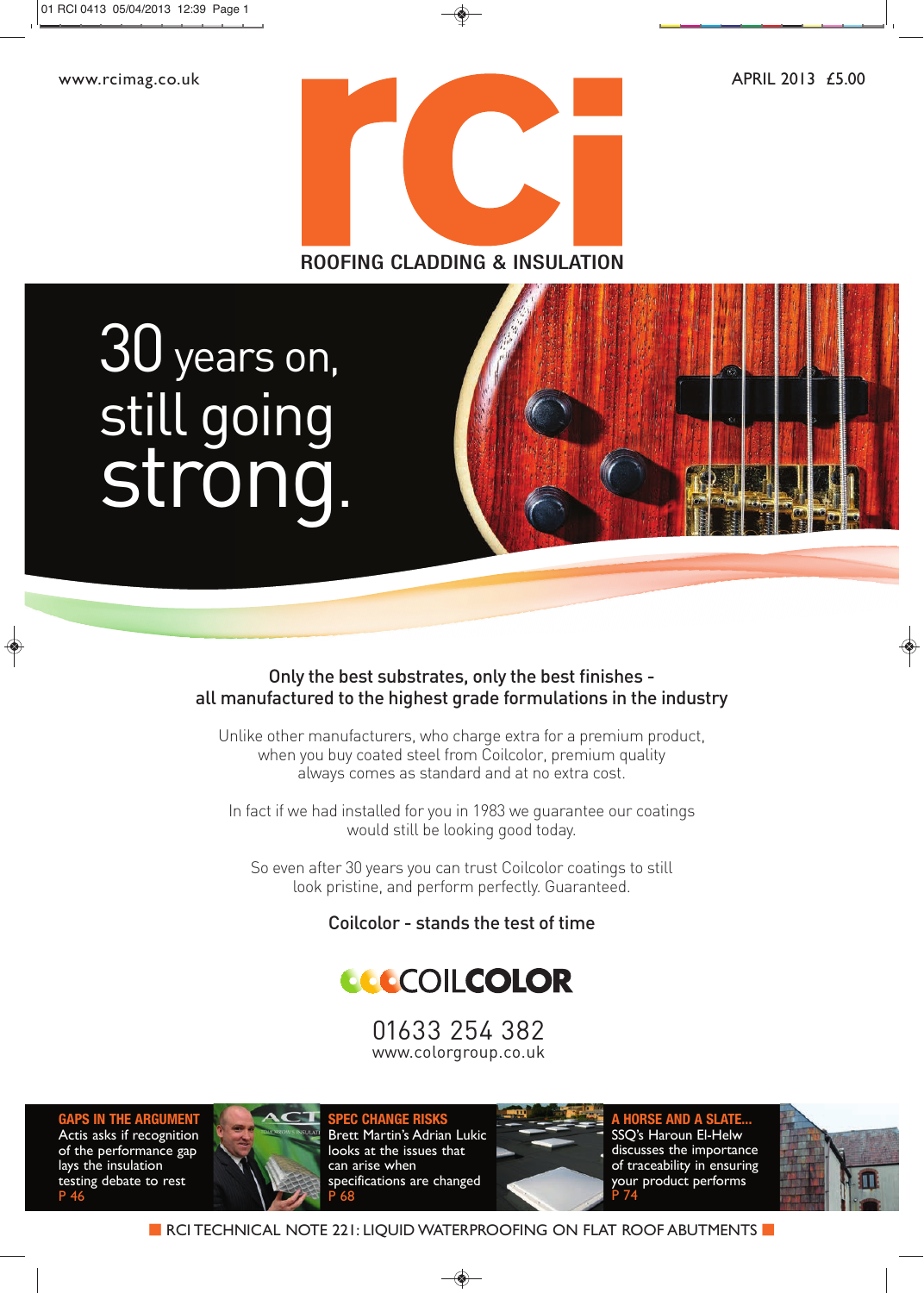# Roofers can't afford to compromise

**RCI caught up with Béatrice Bolling of Altaterra to hear about Dakea, the company's new brand of roof windows**

#### **Roofing contractors and installers have had to adapt to the market in recent years, how have their needs / requests from you changed?**

Roofers have less time to get things done. At the same time, with people's opinions on the Internet, they cannot afford any compromise in terms of quality of service. When we speak with the roofers they ask us for two main things. The first is to make their work easier. The second is to reward them for their loyalty. That's exactly what we set out to do with Dakea.

#### **Can you please explain what Dakea is all about?**

Dakea is a new brand of roof windows aimed at smart professionals and installers. It's a concept designed to offer more features and benefits for less money than any other comparable product out there. We have a simple Good-Better-Best range, that is easy to understand and easy to sell.

However, Dakea is unique in terms of both products and services. As an example, by introducing pre-cut underfelt foil collar (known as Quick Install) as standard on most roof windows, we have made the installation easier, quicker, and more weatherproof. Roofers now don't need to cut and stitch the underfelt to properly weatherproof the roof window opening.

We go a long way to support smart professionals. We strongly believe that roofers have been neglected, and that's why we're really set at helping them. The content on our blog (roofer.dakea.co.uk) is a true goldmine for



*work smarter"*

any roofer looking to grow their business. They will not only find on there technical advice about installing roof windows, but helpful insights into running a small business, with tips like how to manage a budget, how to create an advert, and where to promote their services.

Above all, we reward our skilled roofers who join our Cash Club program, by paying them £3-£5 for every Dakea roof window that they install.

#### **How does the 'Cash Club' system work for you and your customers? What are the key support benefits you offer?**

It is very simple actually. Each window comes with a unique code on the inside of the sash. Once the roofer installs the window, he registers it using the code provided on the dakea.net portal.

We have made it even simpler by providing a QR code, so anyone with a smartphone can



*"We prefer to invest our money in providing our installers and homeowners with products that bring in tangible benefits – Quick Install, Max Protect, Titan Glass or Next 20 guarantee, to name a few"*



*"The real growth will come from the roofers that Béatrice Bolling, marketing manager, Altaterra*

really do it quickly. What's great about Cash Club is that instead of earning points that then have to be converted towards some 'unwanted awards' – like other loyalty programs – we pay our roofers cash.

To make the system 100% safe and to ensure that roofers get the money they deserve, the process is completed when the homeowner registers the window in order to extend their guarantee – for free – to 20 years… by the way, making it the longest guarantee on the market.

#### **How difficult is it to achieve the balance between cost and quality?**

Quality needs to be the top priority if you want to be in business for years to come. There is no doubt about that. We are confident that our products are of top quality and they will last for years. That is why with Dakea we offer a 20 year guarantee instead of ten years, as most other manufacturers do.

Cost, however, is not only driven by the product itself. Even in these tough times, many manufacturers still choose to sponsor big public relations events, or huge TV or billboard campaigns. We don't do that. We prefer to invest our money in providing our installers and homeowners with products that bring in tangible benefits – Quick Install, Max Protect, Titan Glass or Next 20 guarantee, to name a few.

#### **Where do you see the real growth in the market over the next few years?**

The real growth will come from the roofers that work smarter. These are the people that are not only excellent craftsmen, but they are also small entrepreneurs who are not afraid to go beyond the established borders to find new customers, and new sources of revenue. These will be the people who will adjust to 21<sup>st</sup> century reality and grow their businesses. Dakea will help guide them throughout this process, thus helping them make their small companies more profitable and successful.

#### **http://dakea.com**